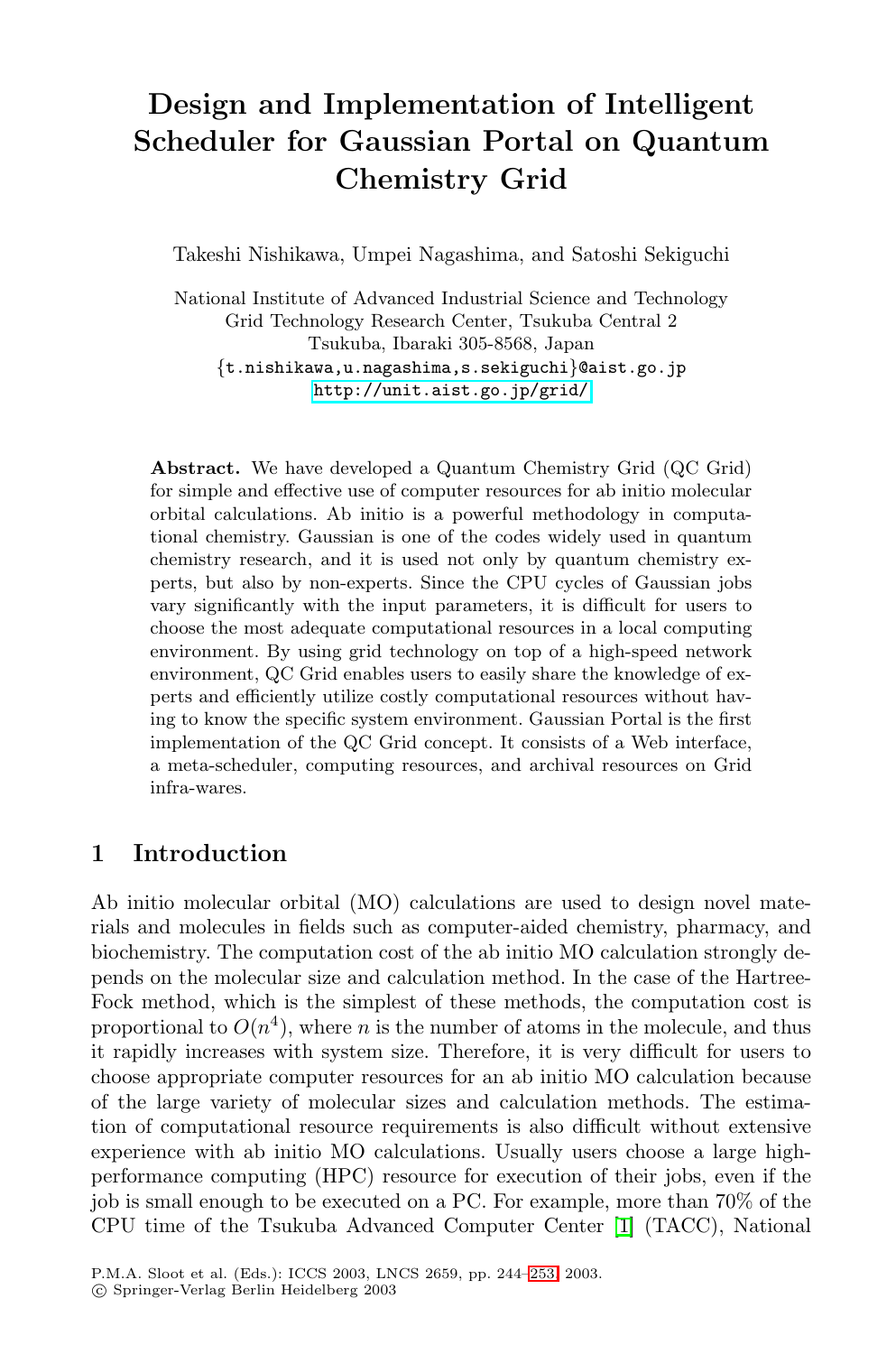Institute of Advanced Industrial Science and Technology (AIST), is occupied by Gaussian [\[2\]](#page-9-0) jobs. Gaussian is one of the codes widely used in quantum chemistry research. Furthermore, a large variety of computer resources is required for the Gaussian jobs. The supercomputers at TACC are always busy with Gaussian jobs, even though more than 60% of these jobs are executable on standard desktop PCs.

Therefore, to improve the efficiency of utilization and to facilitate seamless use of different computer resources (supercomputers, servers and PC's), as well as to shorten the turn around time of Gaussian jobs, we have been developing the Quantum Chemistry Grid (QC Grid). The QC Grid adopts Grid technology for security and job scheduling in which the computational and quantum chemical knowledge of the ab initio MO calculation experts is used for computer resource allocation. Namely, the user doesn't need to be conscious of the specific computing resources on the QC Grid. A look-up function is incorporated in a database of the accumulated results so that already existing ab initio MO calculation results can be quickly accessed. The QC Grid also ensures security when accessing distributed HPC resources.

There are several systems [\[3,4,5\]](#page-9-0) to enable the use of ab initio molecular orbital calculation programs via a Web-based interface or to enable access to a results database. However, in these systems, users select the computer resource by themselves and the Grid environment is insecure.

The QC Grid has an intelligent meta-scheduler and a computing resource allocation feature that is based on expert knowledge about the calculations and the characteristics and/or the state of its resources. We developed Gaussian Portal as the first implementation of the QC Grid.

The remaining sections of this paper describe the QC Grid's design concept and architecture. Our experience in using Gaussian Portal at TACC is also described.

## **2 Design Concept of the QC Grid**

The design concept of this system is as follows. (1) Apply Grid technology to make the computing resource virtual and the computing service accessible at anytime from anywhere while maintaining security. (2) Build a simple and easyto-use user interface by using Web technology. (3) Appropriately allocate computing resources according to the content of the calculation with the intelligent meta-scheduler. (4) Facilitate sharing of expert knowledge of quantum chemistry and the user's experience. (5) Archive all input and output (results) files. (6) Throughput must be a priority. The system should be inexpensive and have excellent cost performance.

Because the computing resources are physically distributed among several sites, we don't have the resources at each site that can endure the maximum predicted load. Instead, the maximum load of the entire system is the limitation of resource availability. Even if a situation occurs where a part of the computing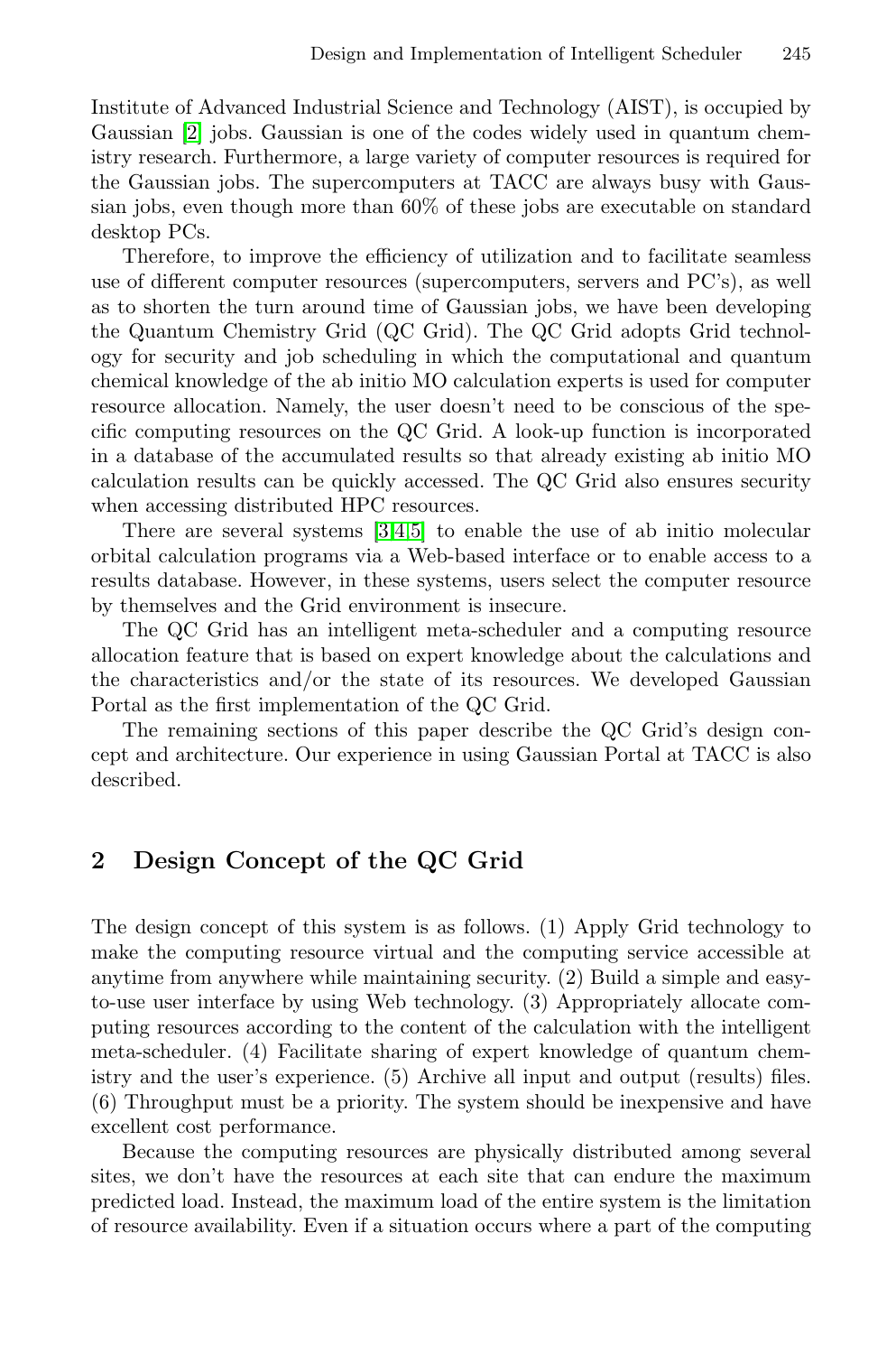resource becomes unavailable, scheduled operations may continue if they can be allocated to the remaining resources, thus maintaining availability and reliability.

Through the Web-based user interface, the user of the QC Grid can use the physically distributed computer resources as if they were a single system, i.e., without having to consider differences in authentication mechanism, operating system, job management system, hardware, computational chemistry application program, and so on.

The user does not have to worry about which computer to use. The metascheduler handles that. If a result for a new request exists in the archives and the retrieval time is shorter than for computing it anew, the user can obtain the result from the database instead of having computing resources assigned to do the calculation. Intelligent resource allocation with the meta-scheduler becomes possible because of expert knowledge sharing and because of the preserving of all input and result files. The meta-scheduler helps to optimize the entire computing resource allocation. The system is scalable to the number of jobs.

## **3 QC Grid Architecture**

The QC Grid logical architecture is depicted in Fig. 3. The QC Grid consists of the Web-based user interface, meta-scheduler, knowledge database, results database, Input/Output(I/O) archives, and computing nodes with Grid infrastructure software (Grid infra-ware). Figure 3 shows the I/O flow and QC Grid components relationships controlled by meta-scheduler. The Grid infra-ware ensures security, management of resource allocation, access to remote data, and monitoring of remote resources. The following subsections describe the components.



**Fig. 1.** QC Grid logical architecture

#### **3.1 Web-Based User Interfaces**

The QC Grid user has a Web-based interface that does all operations such as uploading thes input file, controlling the job, displaying job status, and getting results. The Web-based interface was created by using a toolkit that can quickly build the portal interfaces. It is served by an HTTP server daemon program. The HTTP server supports Secure Socket Layer (SSL). The Web interface is used to request job resources, control job status, visualize molecular structures, and display results.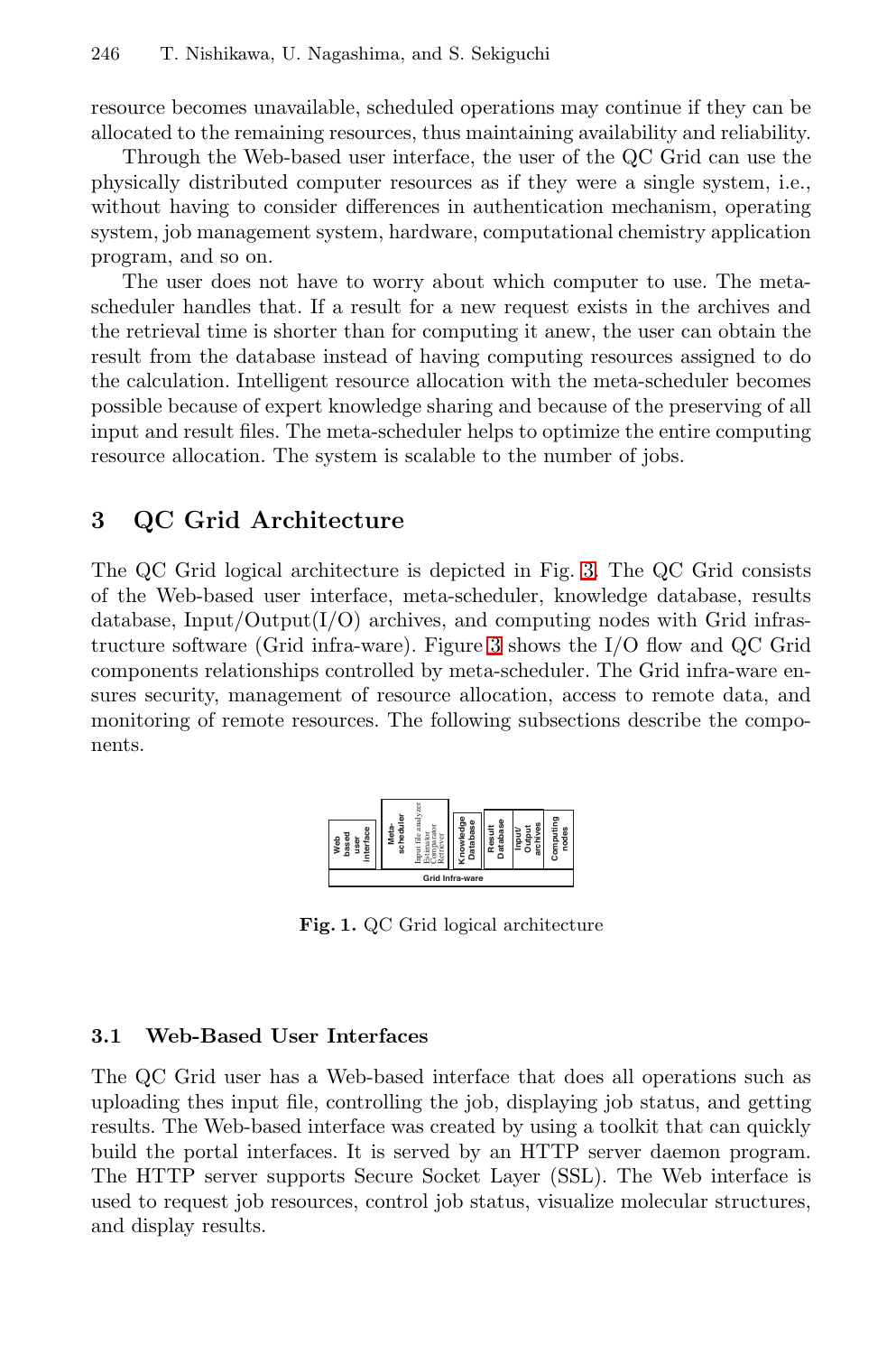

**Fig. 2.** Flow and relationship of the QC Grid components controlled by the metascheduler. 1. Upload input file. 2. Parse input file. 3. Estimate values. 4a. Submit new job. 4b. Retrieve computed data from database and archives. 5. Return computed result from computing node and store result in archives(a) and database(b). 6. Get results via Web interface. Queries are "A: Request system parameters using estimation." "B: Is computing time less than quick searching time ?", "C: Is computing time less than detailed searching time ?", "D: Retrieveing data from Results database.", and "E: Job control".

#### **3.2 Meta-scheduler**

The meta-scheduler consists of an input file analyzer, estimator, comparator, and retriever.

**Input File Analyzer.** The analyzer loads the input file, converts the end- ofline character, and assesses the resource requirements, the calculation method, basis sets, and molecular structure. Resource requirements, the calculation method, basis sets, and molecular structure are described in the input file. An example of the Gaussian input file is shown in Fig. 3.2. The calculation



**Fig. 3.** Gaussian input file

method (HF, MP2, etc.) and basis sets (STO-3G, 3-21G, etc.) are specified on the command-line. The analyzer displays a Web page of its resource choices to the user.

**Estimator.** The Estimator predicts CPU time, time for retrieving archived results, amount of memory, and disk usage based on the values sent from the Input file analyzer and based on the information in the Knowledge database.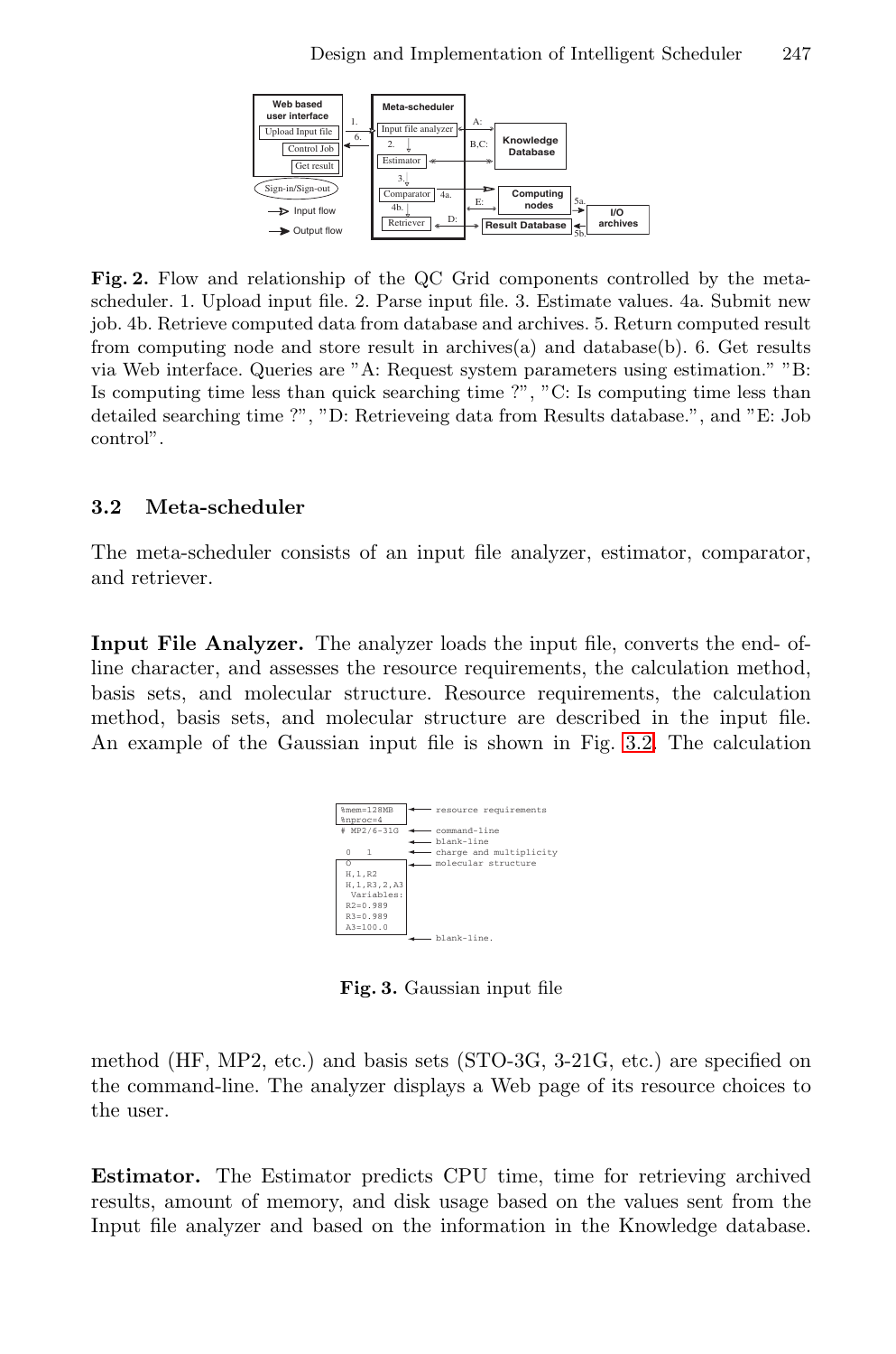The CPU time estimation is done in accordance with the formula:

$$
CPUtime = C_{system} \times C_{JobType} \times C_{Method} \times n^{P_{Method}} \tag{1}
$$

 $C_{system}$ : system characteristic coefficient,  $C_{JobType}$ : job type parameter (single point, optimization, frequency, etc.),  $C_{Method}$ : method parameter (HF, MP2, etc.), n: Number of basis functions,  $P_{Method}$ : power coefficient of method.

**Comparator.** The Comparator compares the computing time and the retrieval time, and judges whether to retrieve or to compute. It compares the structures of existing results with the structure of the input data.

**Retriever.** The Retriever has a quick search function and a detailed search function. The former does an exact matching of the computing command-line and the molecule structure. The latter can narrow down results on more than one condition by checking the references and key words.

#### **3.3 Knowledge Database**

The Knowledge database contains parameters for computing the resource estimation, performance indices of the computing resources, a retrieval time database, an operation policy, and a list of the organizations facilities.

#### **3.4 Results Database and I/O Archives**

The Results database stores all the input files and the location of all output files including checkpoint files. I/O Archives exist on the local file server of each computing resource.

## **3.5 Computing Nodes**

Computing Nodes are installed in the computational chemistry application and the job scheduler. These represent the normal computing environment to which the meta-scheduler can submit the job.

# **4 Gaussian Portal**

Gaussian Portal is the first implementation of the QC Grid. Its system configuration is shown in Fig. 4.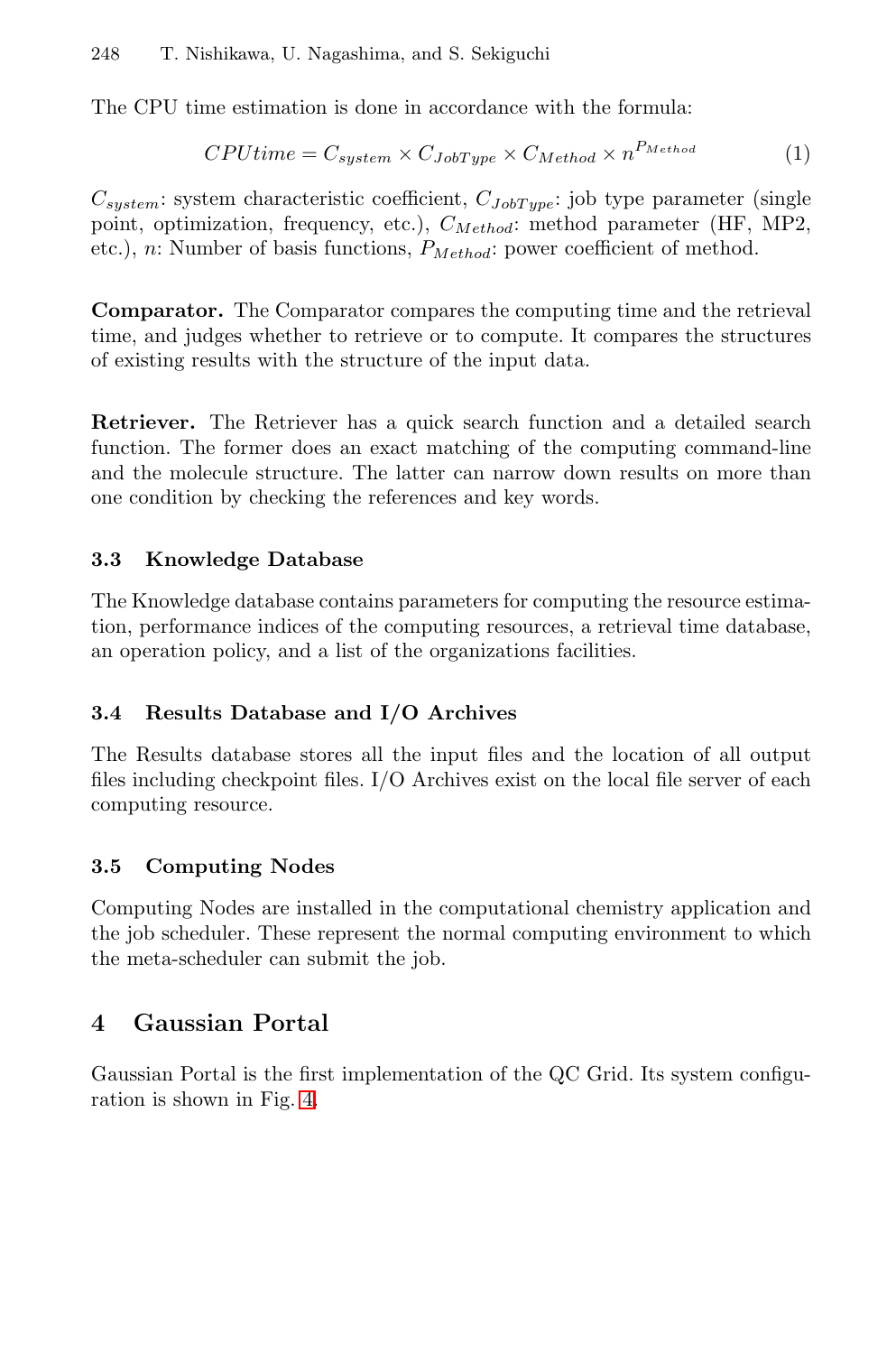

**Fig. 4.** The QC Grid/Gaussian Portal system configuration.

#### **4.1 System Configuration**

We have implemented the QC Grid/Gaussian Portal on geographically distributed servers and clusters in Tsukuba and in Sendai, Japan. These nodes are connected through a Fast-Ethernet switch LAN and uplink to the AIST backbone through Gigabit Ethernet. Two firewalls are installed: one between the Internet and the DMZ network of AIST and the other between the DMZ network of AIST and the AIST intranet. The GridLib server is installed on the Internet. The QC Grid Portal server has the Web server, meta-scheduler, knowledge database server, and Globus [\[6\]](#page-9-0) Gatekeeper, all in one. There are two QC Grid Portal servers, which are operated under different policies. One is for the Internet, and is installed on the DMZ network of AIST. The other is for the AIST intranet, and is installed on the AIST intranet. The Results database and I/O Archives server (HP AlphaSever GS160), Globus Deploy servers, CPU Engines (IBM x330 cluster and IBM RS6000/SP), and the NFS server are also installed in the AIST intranet region. The GridLib [\[8\]](#page-9-0) server, two QC Grid Portal servers, the High-Throughput CPU engines and Globus Deploy server for these are located in Tsukuba. Large-Memory CPU engines and Globus Deploy server are located in Sendai. The user can access the Gaussian Portal via the AIST intranet or via the Internet.

In the construction of this system, we gave priority to open source software. The exceptions are Gaussian, the PGI compiler [\[9\]](#page-9-0) to build Gaussian, the software on the IBM RS6000/SP (AIX, XLF and LoadLeveler) and the software on the HP Alpha Server GS160 (Tru64 UNIX, Oracle). We use Linux for the OS of our machines with Intel architectures. Globus Toolkit, GridPort Toolkit [\[7\]](#page-9-0), and GridLib prototype are used as the Grid infra-ware. Open-PBS [\[10\]](#page-9-0) is used as the job manager for the High-Throughput CPU engines.

#### **4.2 Implementations**

**Portal Interface.** GridLib masks hardware and software differences with a common interface. The interface employs a self-signed Certificate Authority (CA) to grant access to the OpenSSL [\[11\]](#page-9-0). The CA certificate is installed in the servers and in the client's browsers. Apache [\[12\]](#page-9-0) is used for the Web server,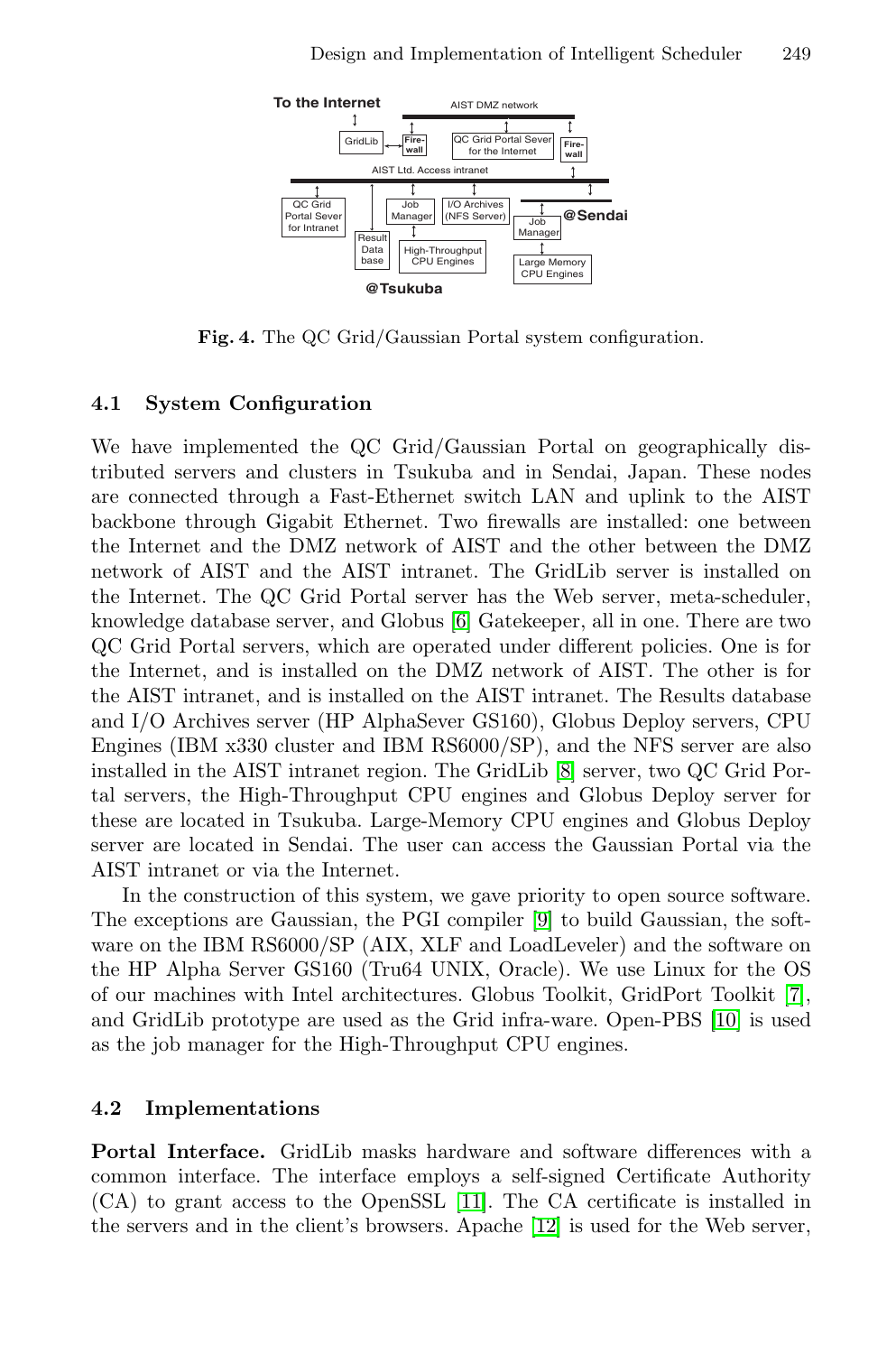<span id="page-6-0"></span>and mod ssl is added for deploying SSL. The GridPort Toolkit and the codes written in Perl or Java were used for the construction of the Portal Interface.

**Meta-scheduler.** The meta-schedulers modules were written, for the most part, in Perl and Java. Some modules such as the molecule structure comparator and some of the numerical solvers were written in Fortran.

The CPU time estimation is done according to Eq. (1). The inputs of the standard Gaussian test are used as a benchmark to decide the value of the coefficients of Eq. (1). The memory and disk requirement are read directly from the input file. The amount of memory and/or disk space limit is specified in the input file. The meta-scheduler decides what resources to allocate to each job based on this information.

The meta-scheduler accesses the databases by using JDBC [\[13\]](#page-9-0) technology. It provides cross-DBMS connectivity to a wide range of SQL databases. In this way, we dont have to be aware of the database differences. We use PostgreSQL as the DBMS of the knowledge database and Oracle as the DBMS of the results database.

**Knowledge Database.** The values extracted from the knowledge database store the meta-scheduler scripts or otherwise the response time would be too slow. For example, the values extracted from the knowledge database such as retrieval time for the database (4 seconds), Csystem for Large-Memory engines (half that of the High-Throughput CPU engines), and the memory requirement threshold (500MB) are embedded in the meta-scheduler scripts.

**Results Database and I/O Archives.** The Results database stores key words extracted from the input files and the location of all output files and checkpoint files. The I/O Archives exist on the NFS server.

**Computing Nodes.** Gaussian 98 Rev.A9 is installed in each computing node. The OS on the IBM x330 cluster is RedHat Linux 6.2J and the OS on the RS6000/SP is AIX 4.3.3. The job manager on the IBM x330 cluster is OpenPBS and the job manager on IBM RS6000/SP is LoadLeveler. The CPU Engines do not have an elapsed time limitation for a job. The single scratch file had to be under 2GB on the High-Throughput CPU engine. The scratch file space is limited to under 20GB on the High-Throughput CPU engine, and to under 18GB on the Large-Memory CPU engines. Jobs that require more than 500MB are executed on the Large-Memory CPU engines.

# **5 Experience**

We report on practical operation experience weve gained from operation of the QC Grid/Gaussian Portal at the Tsukuba Advanced Computing Center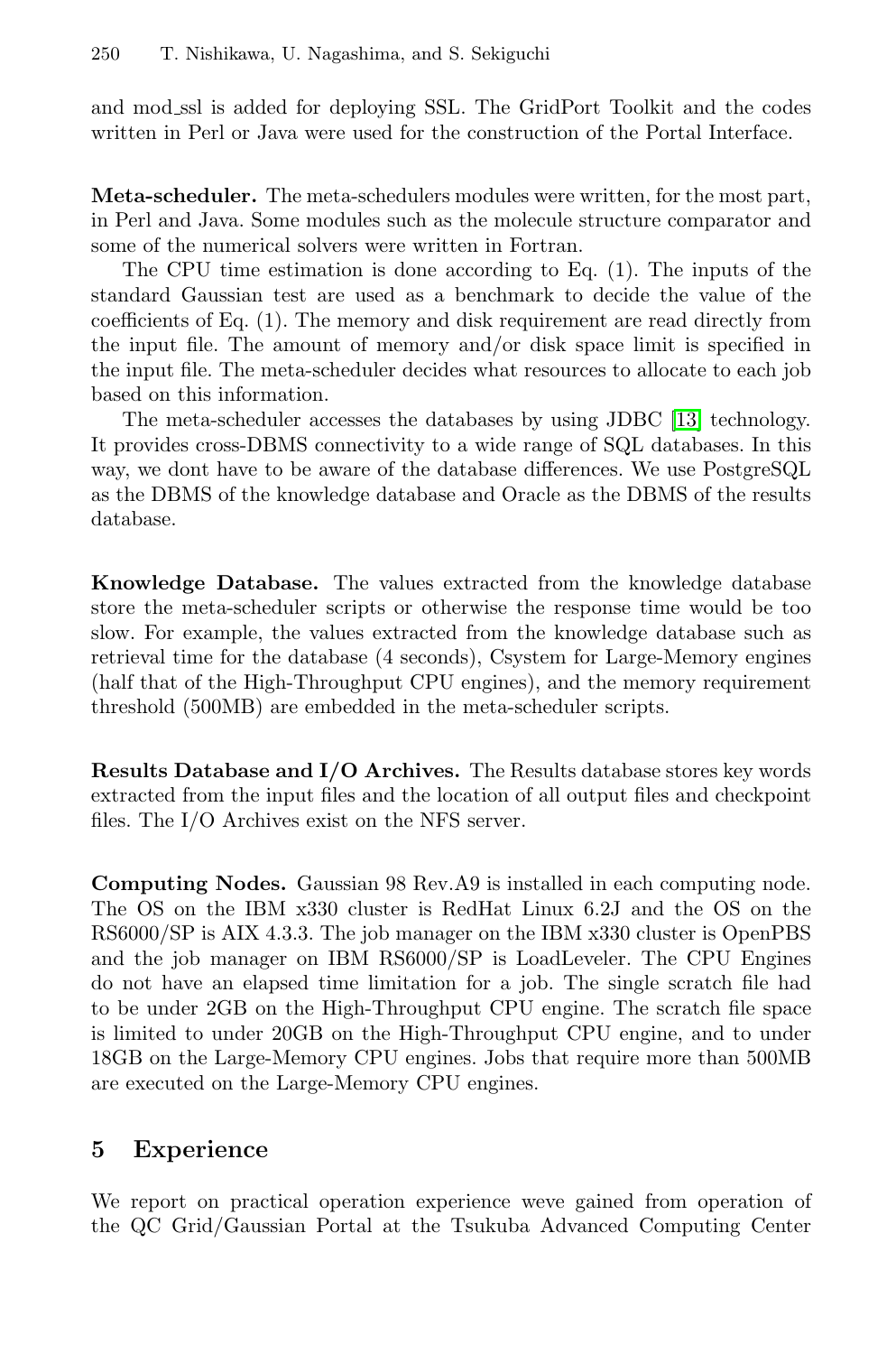(TACC). The QC Grid/Gaussian Portal for the AIST intranet began operation in February 2002. Figure [5](#page-6-0) compares the monthly normalized sum of CPU time on the IBM x330 cluster (Pentium III 1.2GHz 2way SMP/node, 108 nodes) and computing nodes of the QC Grid/Gaussian Portal from February to June, 2002 (black bars) with data for the same period of TACCs independently operated IBM RS6000/SP (POWER3 200MHz 2way SMP/node, for which 40 nodes are provided for serial applications such as Gaussian) (gray bars). The single CPU performance of the x330 is about two times greater than that of the RS6000/SP. Thus the sum of the CPU time of IBM x330 cluster was scaled by a factor of two in this @comparison. The monthly values were scaled at 100% of the RS6000/SP in February.



**Fig. 5.** The monthly normalized sum of CPU time. The ratio is based on the RS/6000SP CPU time in Feb. being equal to 100%. The normalized CPU time of the x330 cluster was scaled to twice that of the RS6000/SP because the single CPU performance of the x330 was two times that of the RS6000/SP

### **6 Discussion**

The experience we gained during this period led us to switch from the IBM RS6000/SP to the IBM x330 cluster. As can be seen in Fig. [5,](#page-6-0) the series of normalized monthly sum of CPU time data on the IBM x330 cluster rapidly increased, whereas that on the RS6000/SP decreased. The usage ratio (RS6000/SP to IBM x330 cluster) became 1 : 5 in June. The users chose the Gaussian Portal to run their jobs. We couldnt evaluate the usefulness of the Results DB or the I/O Archives during this time, as these functions have just been installed and there still are not enough archived results to be useful to the general user.

#### **7 Conclusion and Future Plans**

We designed the QC Grid so that scientists from various fields can access quantum chemical computing services at anytime and from anywhere while maintaining security with Grid technology. We have developed and are operating the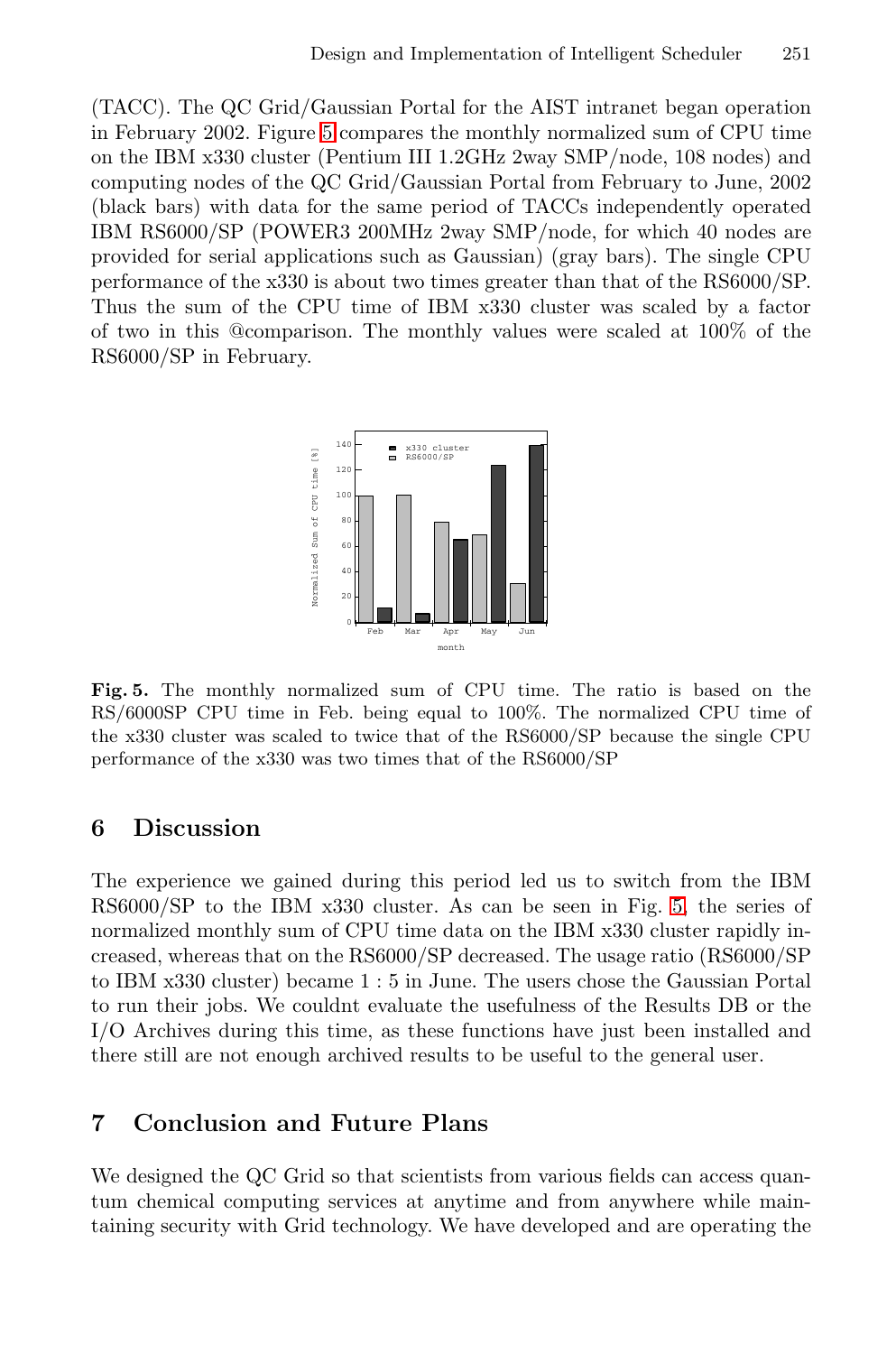<span id="page-8-0"></span>first implementation of the QC Grid as a Gaussian Portal. The meta-scheduler includes job scheduling functions and enables optimal allocation of the entire computing resource for a large number of jobs. It can be used with computers of various classes, although so far we have prepared only the Linux cluster and IBM RS6000/SP as the back-end computing resources for Gaussian. Our experience with Gaussian Portal at TACC shows that it can manage resources more efficiently than the previous system could. Introduction of the QC Grid/Gaussian Portal has made available surplus computing power in the computing resources occupied by Gaussian. It has increased the availability of the RS6000/SP, which has high-speed inter-connects for running parallel jobs.

Although the Gaussian Portal is fully implemented in the QC Grid, its implementation and concept still need tuning. We have to improve its estimation quality and implement automatic reconfiguration of parameters by using these estimations. A feature to control the disclosures of the results DB and I/O archives should be added to the QC Grid.

The Gaussian Portal is the first implementation of the QC Grid, and it is strongly dependent on Gaussian98. We will generalize the logic of the metascheduler to extend the portal to work with other computational chemistry programs such as GAMESS [\[14\]](#page-9-0), NWChem [\[15\]](#page-9-0), and ABINIT-MP [\[16\]](#page-9-0). Our first priority is to settle any licensing issues with Gaussian Inc., who may not have anticipated this implementation. Gaussian is sold under a single node license or site license that only users who belong to an organization with a single address are permitted to access the program.

Regarding the portal, we have to migrate from GridPort to GridLib to unify the user interface with other portals being developed by our colleagues, which include portals not only the computational chemistry calculations but also portals for calculation services of other fields, such as molecule dynamics, bio-infomatics, and weather forecasting.

The proper distribution of computing resources to various fields is necessary because the Linux cluster consisting of thousands of nodes becomes the main stream of the HPC resources. This can be readily seen by noting that a total of 63 PC clusters are in the TOP 500 supercomputer sites.

The general idea of the meta-scheduler developed with the QC Grid can be applied to meet the above resource demands. However, a cleanup of the software and packaging will be needed, before it can be introduced to the public.

**Acknowledgements.** We would like to thank the other members of the Grid technology research center, AIST, especially Dr. Osamu Tatebe, Dr. Yoshio Tanaka, Mr. Mototaka Hirano, Dr. Hidemoto Nakada, and Mr. Hiroshi Takemiya for their helpful discussions and encouragement. We also would like to thank Dr. Hikaru Samukawa, Japan IBM research center, for his helpful discussions and encouragement. The computing resources (IBM x330-108-node Linux cluster and IBM RS6000/SP cluster) are partly supported by the Tsukuba Advanced Computing Center (TACC). This research is partly (GridLib) supported with a grant for Research and Development Applying Advanced Computational Science and Technology, from the Japan Science and Technology Corporation (ACT-JST).